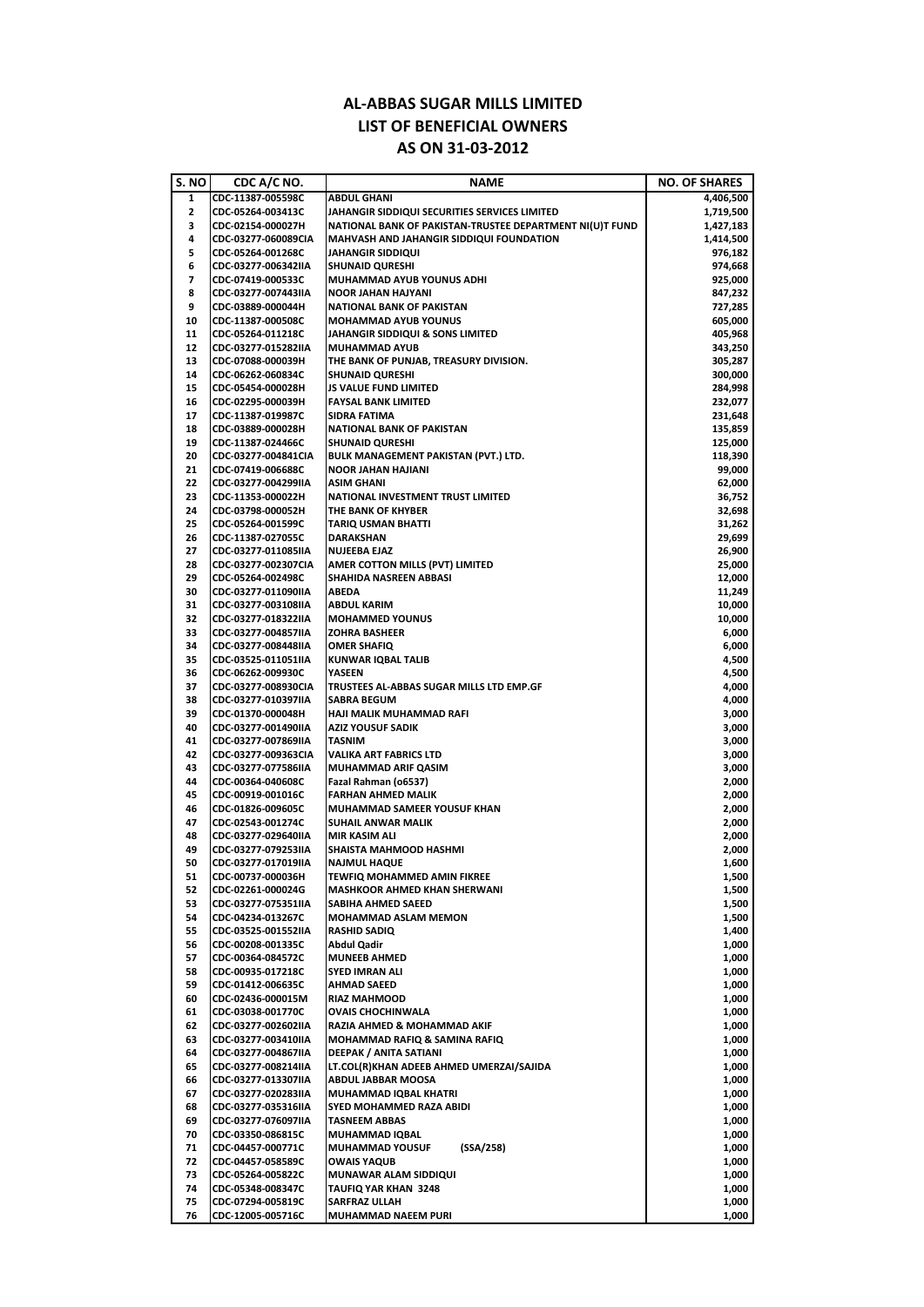## **AL‐ABBAS SUGAR MILLS LIMITED LIST OF BENEFICIAL OWNERS AS ON 31‐03‐2012**

| S. NO | CDC A/C NO.         | <b>NAME</b>                                      | <b>NO. OF SHARES</b> |
|-------|---------------------|--------------------------------------------------|----------------------|
| 77    | CDC-06262-000020H   | <b>HUM SECURITIES LIMITED</b>                    | 952                  |
| 78    | CDC-07112-004556C   | <b>ABDUL SATTAR (375)</b>                        | 900                  |
| 79    | CDC-04010-010707C   | <b>MUHAMMAD FAROOQ</b>                           | 700                  |
| 80    | CDC-07260-007149C   | <b>ABDUL HAFIZ KHAWAJA</b>                       | 700                  |
| 81    | CDC-03277-026972CIA | <b>WESTBURY (PRIVATE) LTD</b>                    | 600                  |
| 82    | CDC-03277-029846IIA | <b>ASHOK KUMAR</b>                               | 600                  |
| 83    | CDC-03277-078825IIA | <b>HAROON</b>                                    | 542                  |
| 84    | CDC-00307-016877C   | <b>AHMAD IMRAN GHAZI</b>                         | 500                  |
| 85    | CDC-01628-000012M   | <b>SH. MUHAMMAD AKRAM</b>                        | 500                  |
| 86    | CDC-01826-008805C   | <b>FARIDA</b>                                    | 500                  |
| 87    | CDC-01826-043802C   | <b>ABDUL GHAFFAR /</b>                           | 500                  |
| 88    | CDC-02113-002258C   | <b>Syed Sohail Mustafa</b>                       | 500                  |
| 89    | CDC-03160-005453C   | <b>SYED MANSOOR HASSAN</b>                       | 500                  |
| 90    | CDC-03277-001356IIA | <b>MOHAMMED AFZAL</b>                            | 500                  |
| 91    | CDC-03277-003658IIA | <b>MUZAFFAR KAZI</b>                             | 500                  |
| 92    | CDC-03277-004112IIA | <b>HUSSAIN HASHIM KAPRIA</b>                     | 500                  |
| 93    | CDC-03277-005951IIA | <b>KASSAM ISMAIL VAYANI</b>                      | 500                  |
| 94    | CDC-03277-006466IIA | <b>ABDUL SHAKOOR</b>                             | 500                  |
| 95    | CDC-03277-007976IIA | JUNAID MUSANI & A. LATIF MUSANI                  | 500                  |
| 96    | CDC-03277-008008IIA | <b>FIDA HUSSEIN &amp; ZAIBUNNISSA</b>            | 500                  |
| 97    | CDC-03277-009257IIA | <b>MOHAMMED EBRAHIM HASHAM</b>                   | 500                  |
| 98    | CDC-03277-010477IIA | <b>MUHAMMAD ARSHAD</b>                           | 500                  |
| 99    | CDC-03277-013308IIA | FARZANA IBRAHIM                                  | 500                  |
| 100   | CDC-03277-018378IIA | <b>ZAKIA ABBASI</b>                              | 500                  |
| 101   | CDC-03277-019160IIA | <b>MOHAMMED IQBAL LAKHANI</b>                    | 500                  |
| 102   | CDC-03277-021086IIA | MUHAMMAD ALAM ANSARI                             | 500                  |
| 103   | CDC-03277-023271IIA | IMUHAMMAD ASHRAF KHAN                            | 500                  |
|       |                     |                                                  |                      |
| 104   | CDC-03277-025955IIA | <b>SYED DAWAR ALI ZAIDI</b>                      | 500                  |
| 105   | CDC-03277-028262IIA | <b>SAFEER REZA NAQVI</b>                         | 500                  |
| 106   | CDC-03277-044337IIA | MOIZ MOHSIN SHAHERWALA / RASHIDA MOIZ SHAHERWALA | 500                  |
| 107   | CDC-03277-044522IIA | <b>MUHAMMAD SAID</b>                             | 500                  |
| 108   | CDC-03277-046783IIA | <b>ASMA SYED</b>                                 | 500                  |
| 109   | CDC-03277-055155IIA | <b>SYED JAFFAR ABBAS</b>                         | 500                  |
| 110   | CDC-03277-067800IIA | MUHAMMAD AMMAR BIN ALAM                          | 500                  |
| 111   | CDC-03277-073071IIA | <b>ANAS SAEED</b>                                | 500                  |
| 112   | CDC-03277-07527411A | <b>ANWER SAEED QURESHI</b>                       | 500                  |
| 113   | CDC-03277-078417IIA | <b>NASREEN TARIQ</b>                             | 500                  |
| 114   | CDC-03277-078693IIA | <b>ABDUL HAMID AHMED DAGIA</b>                   | 500                  |
| 115   | CDC-03525-002573IIA | <b>CHOUDHRY MOHAMMAD SHARIF</b>                  | 500                  |
| 116   | CDC-03525-039770IIA | <b>ALI PASHA</b>                                 | 500                  |
| 117   | CDC-04093-008869C   | MUHAMMAD NASARULLAH - 563                        | 500                  |
| 118   | CDC-04143-006312C   | <b>MUHAMMAD ZAHIDIN</b>                          | 500                  |
| 119   | CDC-04192-001193C   | Shehzadi Ilyas                                   | 500                  |
| 120   | CDC-04218-000555C   | <b>SALIM HABIB KHANDWALA</b>                     | 500                  |
| 121   | CDC-04317-007335C   | <b>Syed Parvez Ali</b>                           | 500                  |
| 122   | CDC-04333-013398C   | <b>RAIZ AHMED</b>                                | 500                  |
| 123   | CDC-04424-013017C   | <b>QAZI AHMED ASIF (100)</b>                     | 500                  |
| 124   | CDC-04424-013025C   | <b>QAZI AHMED NAZIR (100)</b>                    | 500                  |
| 125   | CDC-04424-025334C   | <b>QAZI AHMED ASIF</b>                           | 500                  |
| 126   | CDC-04457-056765C   | <b>SHEHNAZ BANO</b>                              | 500                  |
| 127   | CDC-04457-058613C   | <b>NAUSHEEN YAQUB</b>                            | 500                  |
| 128   | CDC-04705-006843IIA | TANVIR VAQAR AND TAUQIR VAQAR                    | 500                  |
| 129   | CDC-04705-057780IIA | <b>MOHAMMAD YOUSUF</b>                           | 500                  |
| 130   | CDC-04820-001294C   | SHEIKH MUHAMMAD YOUSAF                           | 500                  |
| 131   | CDC-06684-009244C   | <b>ZAFAR HAIDER</b>                              | 500                  |
| 132   | CDC-06742-051234IIA | <b>IPIRKASH</b>                                  | 500                  |
| 133   | CDC-06742-056586IIA | <b>SHOUKAT ALI KHAN</b>                          | 500                  |
| 134   | CDC-06742-076699IIA | <b>AIJAZ UL HAQUE</b>                            | 500                  |
| 135   | CDC-10629-008766C   | <b>FAZLE RAHIM KHAN</b>                          | 500                  |
| 136   | CDC-12005-001467C   | <b>MASOOD TABISH</b>                             | 500                  |
| 137   | CDC-13417-001970C   | <b>MUSHTAQ HUSSAIN</b>                           | 500                  |
| 138   | CDC-03277-013108IIA | <b>NARESH KUMAR</b>                              | 400                  |
| 139   | CDC-03277-001034IIA | <b>ABDUL KARIM TAI</b>                           | 300                  |
| 140   | CDC-03277-003440IIA | <b>ISMAIL</b>                                    | 300                  |
| 141   | CDC-03277-049475IIA | MUHAMMED IQBAL RANGOONWALA                       | 300                  |
| 142   | CDC-03277-062958IIA | <b>SYED SADIQ MIAN</b>                           | 300                  |
| 143   | CDC-10181-005239C   | <b>SYED ALI LAKHT-E-RAZA-NAQVI</b>               | 300                  |
| 144   | CDC-03210-000028H   | Y.S. SECURITIES & SERVICES (PVT) LTD.            | 200                  |
| 145   | CDC-03277-007369IIA | <b>NAKE PARVEEN</b>                              | 200                  |
| 146   | CDC-03277-011912IIA | <b>ABDUL RAZZAK</b>                              | 200                  |
|       |                     | <b>ABDUL MAJEED</b>                              |                      |
| 147   | CDC-04218-005844C   |                                                  | 200                  |
| 148   | CDC-06684-075039C   | <b>FAROOQ LAKHANI</b>                            | 200                  |
| 149   | CDC-11072-007823C   | <b>NAJMA BANO</b>                                | 200                  |
| 150   | CDC-11072-000737C   | <b>ISMAIL</b>                                    | 150                  |
| 151   | CDC-05587-058160C   | <b>NOOR MUHAMMAD</b>                             | 144                  |
| 152   | CDC-00208-022174C   | <b>MUHAMMAD SALEEM</b>                           | 100                  |